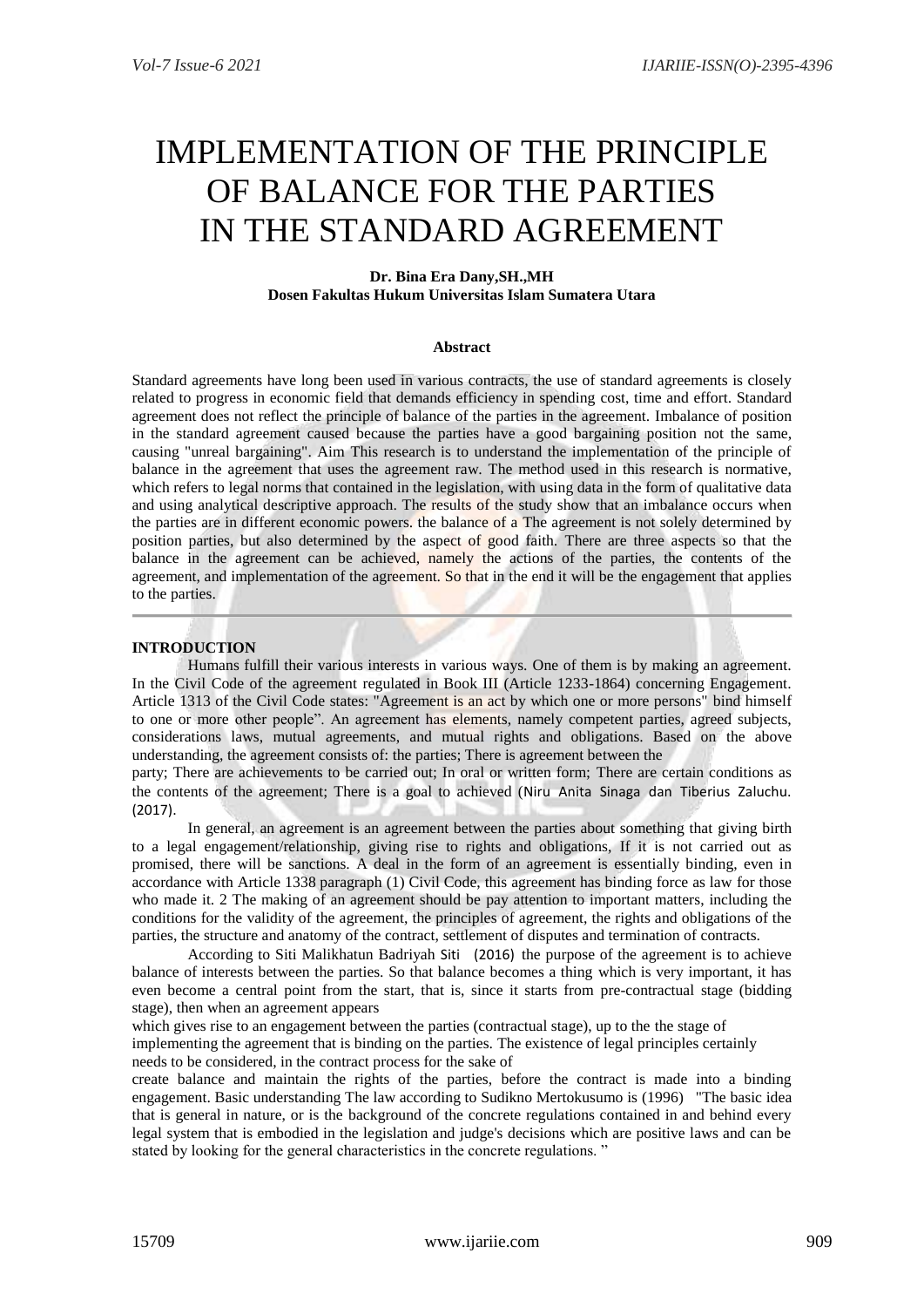In general, the form of agreement used by the parties in the agreement can be in the form of oral or written. However, in its gradual development, the forms of agreements used in Indonesian society have undergone changes and developments. These changes and developments cannot be separated from the influence of the development of science and technology, the influence of the development of socioeconomic and industrial conditions experienced by today's society. Danty Listiawati. (2015).

With these developments, people began to freely determine their position, and were free to determine the content and form of the agreement. In connection with the growing economic growth, an agreement emerged between the parties using a more practical format. This agreement is called a standard agreement, it looks practical in the agreement but is actually more profitable for the maker. Business actors are required to further improve transaction time efficiency in serving consumers, thus requiring more effective contract binding. Initially, the standard agreement was intended to shorten the time so that it could be more effective and efficient. However, it turns out that this cannot be done fairly for one party and tends to provide benefits for the maker.

The standard form of agreement has appeared in every business transaction, ranging from largescale business transactions to small ones. The emergence of standard agreements is actually an indirect result of the introduction of the principle of freedom of contract (Article 1338 of the Civil Code). This causes the position of the two parties in a negotiation to be unbalanced, which in the end gives birth to an agreement that is not very profitable for either party. The advantage of this position by business actors is often translated by making standard agreements and or standard clauses in every document or agreement made by one party who is "more dominant" than the other party. It is said to be "standard" because neither the agreement nor the clause can and cannot be negotiated or negotiable by the other party.

Balance is known in an agreement as a principle, where the principle of balance is a principle that requires both parties to fulfill and carry out the agreement. The principle of balance in a contract or agreement must be considered so that one party is not harmed just because of the freedom of contract between the two parties in making an agreement. Basically an agreement starts from a difference of interest between the parties. The formulation of the contractual relationship generally begins with a negotiation process between the parties.

Balance is a principle that is intended to harmonize legal institutions and the basic principles of contract law, which is known in civil law which is based on the thoughts and background of individualism on the one hand and the way of thinking of the Indonesian nation on the other Herlien Boediono. (2010). The purpose of the balance of some of the rules that have been put forward is the occurrence of equality of position between the rights and obligations of the parties in an agreement with the same terms and conditions (ceteris) Herlien Boediono. (2006).. paribus), and no party dominates or exerts pressure on the other party.

#### **RESEARCH METHOD**

The method used in this research is normative juridical, which refers to the legal norms contained in laws and regulations, court decisions, using qualitative data and using a descriptive analytical approach. All data related to this research, processed and compiled systematically and then analyzed qualitatively to produce conclusions in descriptive form.

#### **RESULTS AND DISCUSSION**

In an agreement, the parties express their will in a promise. In fact, an agreement is based on a specific purpose or purpose. The purpose of an agreement is based on the agreed will, namely in the form of promises between the parties. However, in an agreement an imbalance can arise, which is a result of the behavior of the parties themselves or as a consequence of the implementation of the agreement.

The principle of law is the broadest basis for the birth of a legal regulation. This means that legal regulations can ultimately be returned to these principles. Legal principles are not only useful for solving new problems and opening up new fields, but are also needed to interpret the rules in line with the principles that underlie the rules in question. The role of these legal principles is very important to interpret the rules that can never completely solve the problem.

As referred to in everyday language, the word "balanced" (evenwicht) refers to the meaning of a "state of load sharing on both sides in a balanced state". In the context of this study "balance" is understood as "a state of silence or a state of harmony because no one dominates, or because no one element dominates the other. as a result of it must give rise to a legal transfer of wealth.

The principle of balance is a principle in Indonesian Covenant Law which is a continuation principle of the principle of equality which requires a balance of rights and obligations between the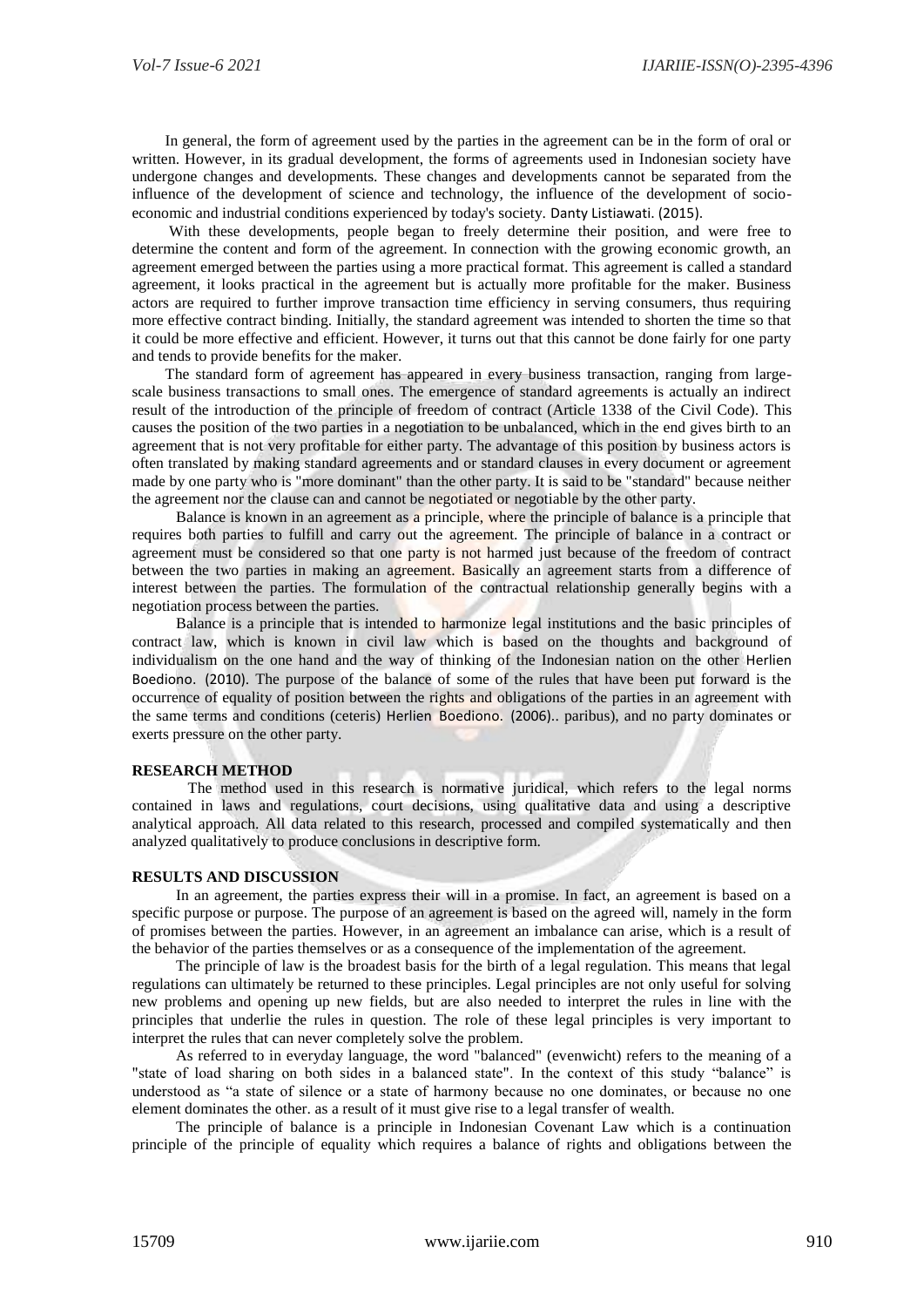parties to the agreement. The principle of balance, in addition to having certain characteristics, must also be consistently focused on concrete truths.

The principle of balance encourages and at the same time becomes a working principle of the principles of treaty law, both from Indonesian treaty law and from Dutch treaty law which represents modern law. In Dutch treaty law, the application of the principle of balance is seen in the obligation to refer to decency, good faith, propriety, and appropriateness in carrying out the rights and obligations in an agreement. Anita Kamilah. (2012).

An agreement is an event where two people promise each other to do something by prioritizing the principle of mutual trust to keep promises. Subekti. (2010) An agreement is not enough just to use oral media, but also needs to be made in written form. A written agreement can be used by the parties to supervise the other party to obey and comply with the contents of the agreement. The disobedience of one party to the contents of the agreement will harm the interests of the other party.

Agreements in the world of economy are an important instrument for realizing economic changes in the distribution of goods and services. The agreement has the aim of creating better conditions for both parties. According to Atiyah, the agreement has three basic objectives, namely: P.S Atiyah. (1995).

- a. Imposing a promise and protecting the reasonable expectations that arise from it;
- b. Prevent efforts to enrich oneself that are carried out unfairly or incorrectly by a party;
- c. To prevent certain kinds of harm.

In addition to the three objectives mentioned above, Herlien Budiono added a fourth objective of the agreement, namely, achieving a balance between one's own interests and the related interests of other parties.

The condition of balance as the fourth goal is achieved through social propriety, immaterial existence which is achieved in the spirit of balance. In an agreement, the interests of individuals and society will simultaneously be guaranteed by objective law. The agreement from the point of view of substance or intent and purpose turns out to be contrary to decency and or public order will be null and void by law and essentially the same thing will apply with respect to agreements that are contrary to the law. With this it is clear that social propriety is intangible through such an agreement. In an unbalanced agreement can arise as a result

The behavior of the parties themselves or as a consequence of the substance (contents) of the agreement or the implementation of the agreement.

With regard to the content or intent and purpose of the agreement, the parties expand by increasing expectations to achieve the entrusted performance. From the rationale of the parties, it can be seen if future expectations can be objective or even contain the sacrifices of the opposing party which results in such a way that future expectations lead to an imbalance.Taufik Kurrohman. (2016). Achieving a state of balance implies in the context of objective future expectations, efforts to prevent harm to one of the parties to the agreement. Understanding the contents of the agreement is a necessity and the balance in the contract is an important thing in an agreement

The agreement has a number of aspects, namely the actions of the parties, the contents of the agreement agreed upon by the parties, and the implementation of the agreement. The three interrelated aspects of the agreement above can be raised as testing factors regarding the working power of the balance principle. The same thing was also stated by Mariam Darus Badrulzaman who said that an agreement has a number of aspects, namely the actions of the parties, the contents of the agreement, and the implementation of the agreement. which have been agreed by the parties. Three interrelated aspects of the agreement can be raised as criteria regarding the conditions for balance, but also become criteria for the existence of imbalances if the conditions for balance and these three aspects are not met.

Salim HS stated that the principle of balance is a principle that requires both parties to fulfill and implement the agreement. Salim H.S. (2010). Meanwhile Mariam Darus Badrulzaman stated that this principle of balance is a continuation of the principle of equality, where creditors have the power to demand repayment of achievements through the debtor's wealth, but The creditor also bears the burden of carrying out the agreement in good faith, so that the position of the creditor and debtor is balanced. Mariam Darus Badruizaman. (1994).

Understanding the meaning of the principle of balance if traced from several scholars' opinions, generally gives the meaning of the principle of balance as a balance of bargaining positions of the contracting parties. The interpretation of the working power of the balance principle includes:

- a. The distribution of rights and obligations in a contractual relationship is as if without regard to the process that takes place in determining the final result of the distribution;
- b. Balance seems to be the end result of a process;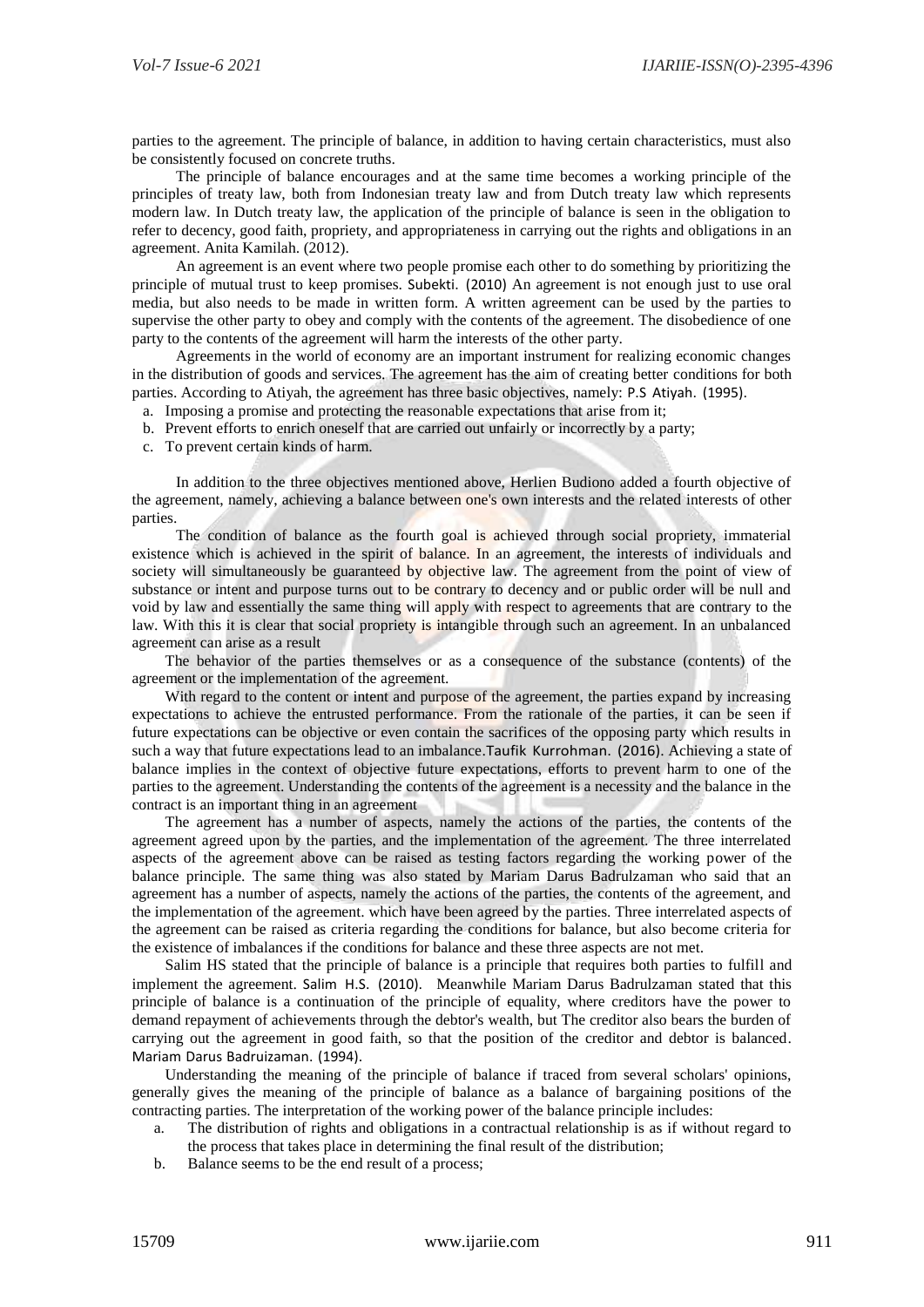- c. It is more directed to the balance of the positions of the parties, meaning that in the case of the contractual relationship, the positions of the parties are balanced;
- d. Basically the balance of the positions of the parties can only be achieved on the same terms and conditions.

The use of standard contracts in today's business world creates legal problems that require resolution. Traditionally an agreement occurs based on the principle of freedom of contract between two parties who have a balanced position. The agreement obtained in the agreement is the result of negotiations between the parties. 17 Such a process is not found in standard agreements. There is almost no freedom in determining the contents of the agreement in the negotiation process. The contents or terms of the agreement have been determined unilaterally by the entrepreneur.

The standard agreement does not reflect the principle of balance between the parties in the contract. The imbalance in the position in the standard agreement is caused because the parties have unequal bargaining positions, giving rise to "unreal bargaining". The imbalance of position in the standard agreement is caused by several things:

- a. Standard contract makers generally have higher control over resources (economics, technology, or science) than the recipients of standard contracts. One of the forms is seen in the clauses contained in standard or standard forms whose contents tend to be one-sided or referred to as exclusion or exoneration clauses. This clause provides limitations and/or transfer of responsibility for a business risk to another party so that it can cause an unfair loss or profit to one of the parties. This imbalance in position can be seen by the existence of clauses in the standard contract which are solely concerned with the interests of the business actor or the owner of the capital whose bargaining position is stronger.
- b. Limited access to information that should be obtained by the recipient of the standard contract. Contract recipients in signing standard contracts only focus on important things in the contract, such as choosing a dispute resolution forum, compensation in case of default, changing policies, and so on. hampered because the contract recipient is faced with the choice of "take it or leave it", especially if the contract recipient is faced with the object of the contract that is to fulfill basic needs such as the need for clothing, food and shelter, then this choice will create a dilemma.
- c. The existence of weakness in the economic field or weakness in the field of knowledge on the part of the recipient of the standard contract causes the balance of position aspect to be unfulfilled. The party receiving the standard contract generally signs the offered contract due to the need for the object of the contract.
- d. The existence of power or authority possessed by one of the parties is greater, this can be seen in contracts entered into between the government in its capacity as private legal subjects in civil relations, such as contracts for the procurement of goods and services.

In practice, the unequal position can be seen in the clauses written in an agreement, where the clause provides limitations for the parties such as in bank credit contracts, contracts in the housing sector, parking services, electricity, and others. These types of contracts contain standard clauses.

In the opinion of Sutan Remy Sjahdeini, Sutan Remy Sjahdeini. (1993). what is meant by a standard agreement is an agreement in which almost all of the clauses have been standardized by the wearer and the other party basically does not have the opportunity to negotiate or request changes.

According to Hondius, a standard agreement usually contains standard conditions in the form of written concept requirements contained in several agreements that are still to be made and the amount is not certain, without first negotiating the contents. Purwahid Patrik. (1998). Thus a standard agreement can contain an exoneration clause which is considered as a one-sided and unfair clause. Economically, the use of standard clauses in standard agreements has practical advantages, reducing lengthy negotiations and saving costs, but legally it gives an unequal position to the parties, because one party is usually forced to accept the terms that have been standardized by the other party.

A standard agreement that is determined unilaterally does not rule out the possibility of being misused by one of the parties who has a higher bargaining position to suppress the party whose position is weak. Meanwhile, the weak position can only accept what is offered, so they often bear the loss. But why is this still happening? This is based on economic considerations, namely to reduce costs, energy, and time that arise in making an agreement and is practical because it can be used and signed at any time.

Making agreements that are carried out unilaterally without involving customers is common in the banking environment. The agreement is in the form of a form that has been prepared in advance by the bank, then submitted to the customer on the principle of take it or leave it contract.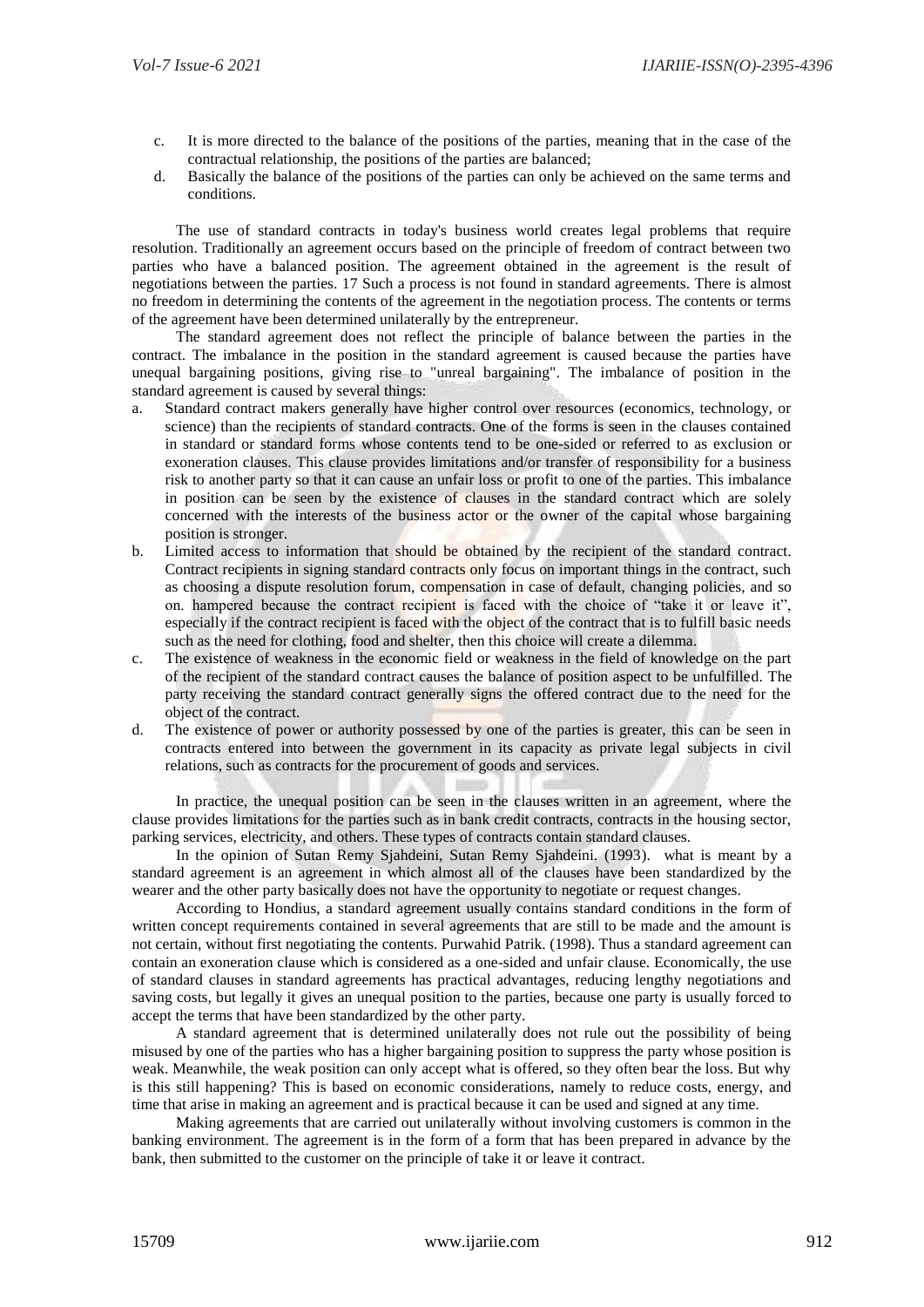Customers cannot submit proposals, inputs, or objections to the format of the agreement and the clauses therein. Maria Anggita Dian Pramestie dan Jamal Wiwoho. (2017). Generally, an agreement containing an exoneration clause is an unbalanced agreement. The relationship between the parties who are not balanced in an agreement would be unfair to the parties. Injustice that occurs in an unbalanced relationship between parties is called undue influence, while injustice occurs in an unbalanced situation (not a relationship) called unconscionability. Hardijan Rusli. (1996). The essence of justice is the fulfillment of everything that is its rights and obligations.

Justice demands a proportional, appropriate, balanced, in harmony with every right of every person. The working power of the optimal balance principle will balance the interests of the parties, provide an ideal law for the parties and provide justice in an agreement. Therefore, an agreement must be tested for its balance by using three aspects, namely:

- a. His own actions or individual actors;
- b. Contents of the contract;
- c. Implementation of what has been agreed.

The thing that is always put forward in relation to balance in an agreement is the freedom of contract for the parties, in determining the clauses of the agreement. Ridwan Khairandy argues that freedom of contract is interpreted in two terms, namely the positive meaning of freedom of contract where the parties have the freedom to make binding contracts that reflect the free will of the parties. As well as freedom of contract in a negative sense, namely the parties are free from an obligation as long as the binding contract does not regulate. Ridwan Khairandy. (2003)

Freedom of contract has a scope in the form of freedom to enter into agreements with anyone and regarding any matter, as long as it does not conflict with law, propriety, morality, and the scope of obligations to comply with what was agreed. The scope is related to the principle of freedom of contract and the principle of binding force of an agreement. The scope is in accordance with Article 1.1 UNIDROIT which reads "the parties are free to enter into a contract and to determine ints content"

In a standard agreement where the contents have been determined by one of the parties, then the legal principles of the agreement contained in it seem to be neglected. This can be seen from the absence of negotiations between the parties to determine the contents of the agreement, as well as the weak bargaining position of one of the parties, so that the element of balance in an agreement is not fulfilled.

This imbalance can arise as a result of the behavior of the parties or as a result consequences of the contents of the agreement, and perhaps also in the implementation of the agreement itself.

An imbalance in an agreement can be exploited by a party in a dominant position to abuse the situation. Etty Mulyati. (2016) In general, an imbalance occurs when the parties are in different economic powers. The weak economy seems to be forced to accept the will of the strong economy. The imbalance in economic conditions can affect the psychological condition of the weak economy, so they feel depressed. In a state of stress, the weak economy is forced to make a take it or leave it decision.

The condition of not being free of one of the parties in entering into an agreement is a condition that is contrary to the principle of freedom of contract. Through this principle, individuals are given the freedom to make agreements as broadly as possible as long as they do not conflict with public order

Thus, freedom of contract must be interpreted as freedom of responsibility in the sense of being free to make agreements as long as it does not harm the other party. This is important, considering that the agreement needs a balance of regulation and protection of the interests of each party. This means that freedom of contract is limited by the obligation to respect the interests of other parties in an agreement.

The position or bargaining position that is not balanced in an agreement is contrary to the purpose of the law, namely justice, because the agreement is formed as a forum that brings together the interests of the parties as a fair exchange of interests. Teguh Wicaksono Saputro. (2011).

In this regard, Agus Yudha Hernoko stated that there is often a misperception regarding the existence of a contract which in the end traps and misleads objective judgments, especially regarding the question "whether an agreement is balanced or unbalanced". Furthermore, Agus Yudha Hernoko said that the error occurred because they only struggled with the different statuses of each contracting party. This view is not entirely wrong, but it will be more fair and objective when assessing the existence of an agreement, especially by observing its substance, as well as the category of the contract concerned. Agus Yudha Hernoko. (2010).

A fair and objective view of an agreement must be interpreted broadly as follows: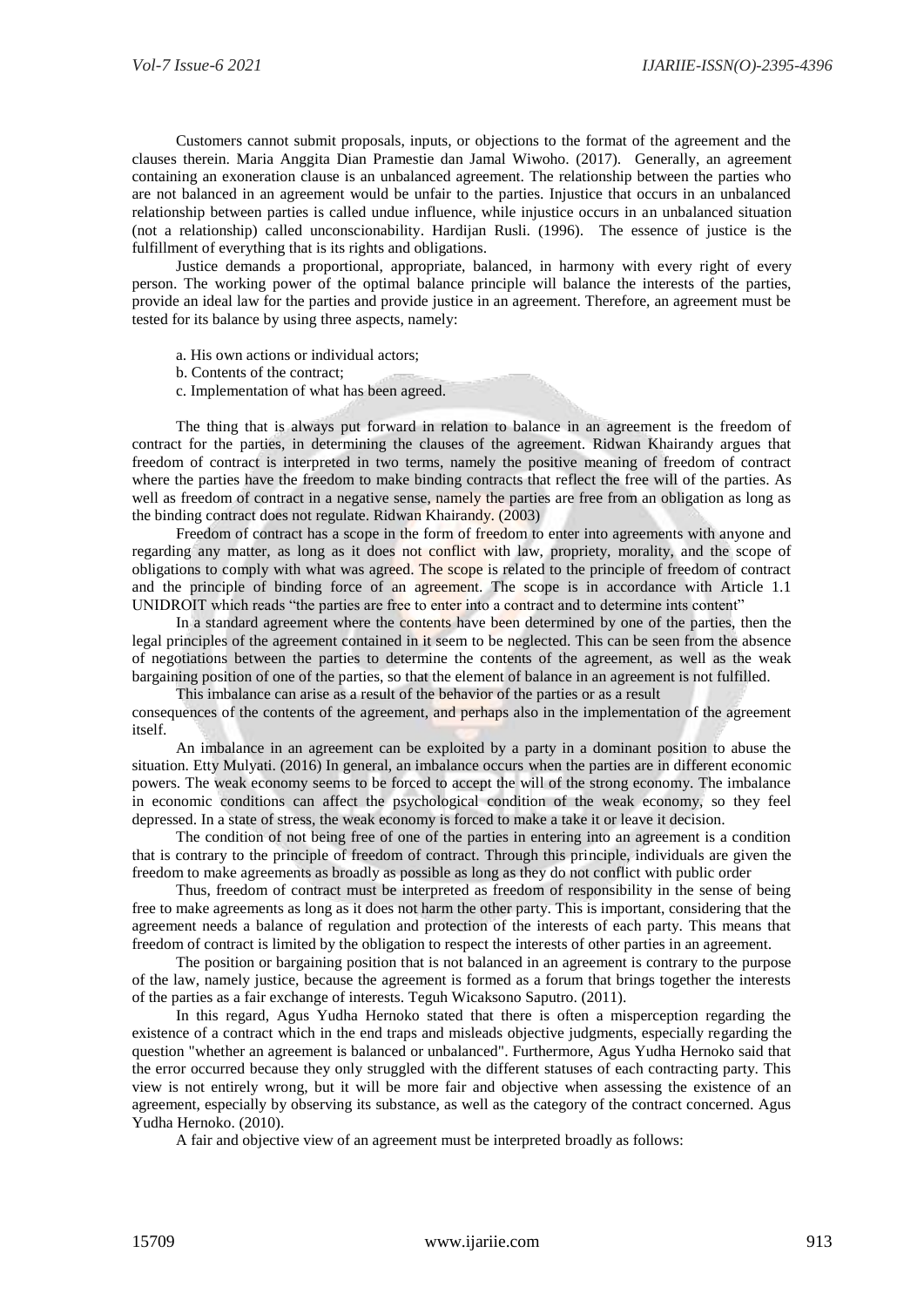- a. It is more directed to the balance of the position of the parties, where the parties are given a balance charge
- b. The equality of the distribution of rights and obligations in a contractual relationship seems to be without regard to the process that takes place in determining the final result of the distribution.
- c. Balance as if merely the end result of a process.
- d. State intervention is a coercive and binding instrument in order to realize the balance of the positions of the parties.
- e. The balance of the positions of the parties can only be achieved on the same terms and conditions (ceteris paribus).

The interpretation of the agreement in relation to the balance of the agreement, shows that the balance of an agreement is not solely determined by the position of the parties, but is also determined by the aspect of good faith.

Good faith is a principle that must be obeyed by the parties so as to create a pure (fair) agreement in an agreement. The obligation of good faith has been stated in the Restatement (second) of Contract Chapter 9 Topic 2 Section 205 which states that "every contract imposes upon each party a duty of good faith and fair dealing in its performance and its enforcement" Robert. E. Scott dan Douglas. L. Leslie. (1988).. Likewise, it is contained in U.C.C section 1-203 which states that "every contract or duty within this Act imposes obligation of good faith in its performance or enforcement" Gordon. D. Schaber, Claude. D. Rohwer. (1990)..

The principle of good faith when drafting an agreement is interpreted as honesty, namely someone who puts full trust in the other party on the basis of honesty and does not hide anything bad, which in the future can cause difficulties. The good faith that exists at the time of drafting the agreement will avoid the emergence of unlawful acts and defaults.

Regarding the role of the principle of balance, Herlien Boediono argues that the concepts of consensualism, binding power, freedom of contract, and balance are full of normative expectations regarding the ideal development of a social role, in harmony with social rules applied by tradition, norms and history. the community concerned.31 Thus, to assess whether an agreement has been balanced, it is not only judged from the positive law but must also be seen whether the agreement is fair to the community or not.

There are at least three aspects in an agreement that need to be considered in order to achieve balance, namely: first, the actions of the parties, in this case related to the subject of the agreement. It cannot be denied that an agreement can be realized when the parties bind themselves together. The legal actions carried out by the parties can be seen from the statement of the will of oneself to do or not to take legal actions.

Second, the contents of the agreement. The balance in the content of the agreement cannot be separated from the awareness and agreement of the parties to make the agreement. The making of the contents of the agreement by one of the parties, the use of a foreign language, as well as the existence of clauses that are relatively rigid and the bargaining power of one party is weak so that they do not have the opportunity to participate in determining or changing the contents of the agreement. Third, the implementation of the agreement, which is carried out by the parties as a form of obedience to the contents of the agreement. It is hoped that the parties can carry out the agreement in good faith, so that it does not harm any party.

In relation to the working power of the principle of balance, Agus Yudha Hernoko stated that, the principle of balance has work force both in the process of forming and implementing the contract. In the event of an imbalance during the formation or preparation of the agreement, the content of the agreement or the implementation of the agreement, the principle of balance is present by offering an agreement. general responsibility for implementing the diversity of norms as well as for assessing and determining whether there is a fair agreement.

Due to the imbalance of position between the parties, it is necessary for the state to intervene to participate in restoring the balance of the position of the parties. So that it can represent the interests of the parties fairly. The need for state intervention is based on the theory of H.L. Hart in "the minimum context of natural law (minimum protection theory)" that human nature is vulnerable (vulnerable) is one of the reasons for the need for law. H.L.A.Hart. (1981). In relation to making standard agreements, state intervention is required in the form of making legal rules and handling standard agreement cases through the courts (court decisions) to protect weak parties, those who have lower bargaining power due to limitations on access and information, education and capital.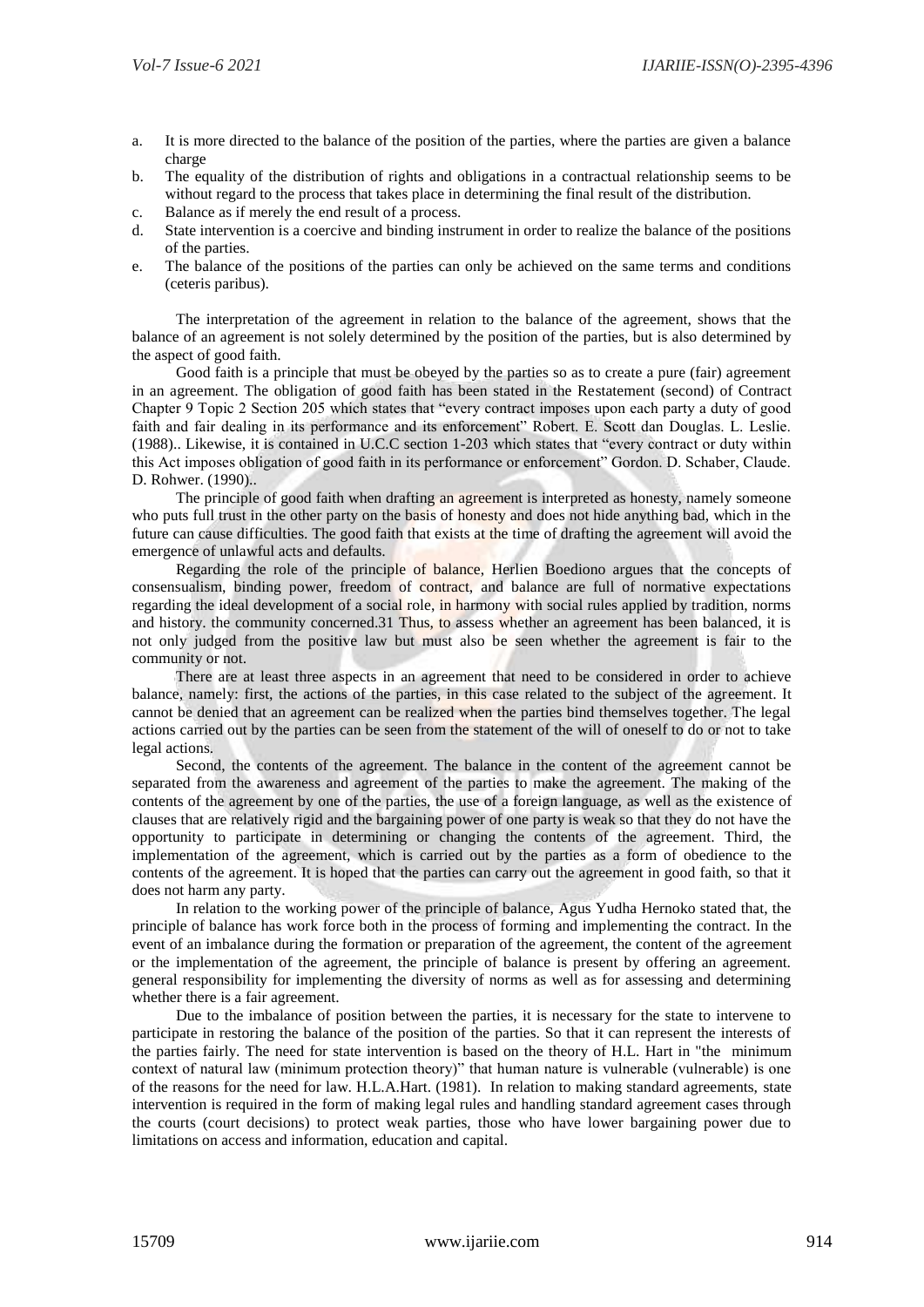The non-fulfillment of the balance element affects the legal force in an agreement. Balance will be achieved when the parties agree to bind themselves together without any pressure from any party. The parties are in an equal position and have the same rights and obligations. If it is equal, then the parties can carry out their business activities better, so that the welfare of the people can be achieved. So it is hoped that with the intervention of the state or government, a balance can be established in the agreement.

#### **CONCLUSION**

Based on the discussion above, it can be concluded that standard agreements usually contain standard conditions in the form of written concept requirements contained in several agreements that are still to be made and the amount is uncertain, without first negotiating the contents. Standard agreements have controlled almost all contracts in business activities, this is based on an emphasis that standard agreements are more effective and efficient in their implementation

The existence of a standard agreement cannot be dammed and hindered because it grows and develops in line with the growth and development of the business world which is based on the existence of a community need for the standard agreement.

In general, imbalance occurs when the parties are in different economic powers. To create a balance of rights and obligations of the parties in this case, an agreement needs to contain the principles of balance, justice, and fairness which are guidelines and become signs in regulating and forming an agreement to be made so that in the end it will become an agreement that applies to the parties. which can be enforced or complied with. The optimal working power of the principle of balance will balance the interests of the parties, provide an ideal law for the parties and provide justice in an agreement. The balance of an agreement is not solely determined by the position of the parties, but is also determined by the aspect of good faith. There are three aspects so that balance in the agreement can be achieved, namely the actions of the parties, the contents of the agreement, and the implementation of the agreement.

## **REFERENCES**

Adolf, H. (2007). Dasar-dasar Hukum Kontrak Internasional, Bandung:Refika Aditama.

- Atiyah, P.S. (1995). An Introduction to the Law of Contract, 5th. Ed., New York: OxfordUniversity Press Inc.
- Badriyah, S. M. (2016). Sistem Penemuan Hukum dalam Masyarakat Prismatik*,*Jakarta:Sinar Grafika.

Badrulzaman, M. D. (1994). Aneka Hukum Bisnis, Bandung: Alumni.

Boediono, H. (2006). Asas Keseimbangan bagi Hukum Perjanjian Indonesia: Hukum Perjanjian Berlandaskan asas-asas Wigati Indonesia, Bandung: Citra Aditya Bakti.

Boediono, H. (2010). Ajaran Umum Hukum Perjanjian dan Penerapannya Dibidang Kenotariatan, Bandung: Citra Aditya.

Hart, H.L.A. (1981). The Concept of Law, Oxford Great Britain: Clarendon Press.

H.S., Salim, (2010). Hukum Kontrak Teori Dan Teknik Penyusunan Kontrak, Jakarta: Sinar Grafika.

Hernoko, A. Y. (2010). Hukum Perjanjian Asas Proporsionalitas dalam Kontrak Komersial*,* Jakarta: Kencana Prenada Media Grup.

Kamilah, A. (2012). Bangun Guna Serah (Build operate and Transfer/ BOT ) Membangun Tanpa Harus Memiliki Tanah (Persfektif Hukum Agraria, Hukum Perjanjian dan Hukum Publik), Bandung: Keni Media

- Khairandy, R. (2003). Itikad Baik dalam Kebebasan Berkontrak, Pascasarjana Fakultas Hukum Universitas Indonesia.
- Mertokusumo, S. (1996). Mengenal Hukum Suatu Pengantar, edisi keempat, cetakan ke-1, Yogyakarta: Liberty.
- Patrik, P. (1998). Perjanjian Baku dan Penyalahgunaan Keadaan sebagaimana terangkum dalam Hukum Kontrak di Indonesia (Seri Dasar Hukum Ekonomi 5), Elips.
- Rusli, H. (1996). Hukum Perjanjian Indonesia dan Common Law, Jakarta*:* Pustaka Sinar Harapan. Schaber, G. D. dan Claude. D. R. (1990). Contracts, St. Paul: Minn West Publishing Co. Scott, R. E. dan Douglas. L. L. (1988). Contract Law and Theorie Selected Provisions: Restatement of Contract and Uniform Commercial Code (secondary Materials),